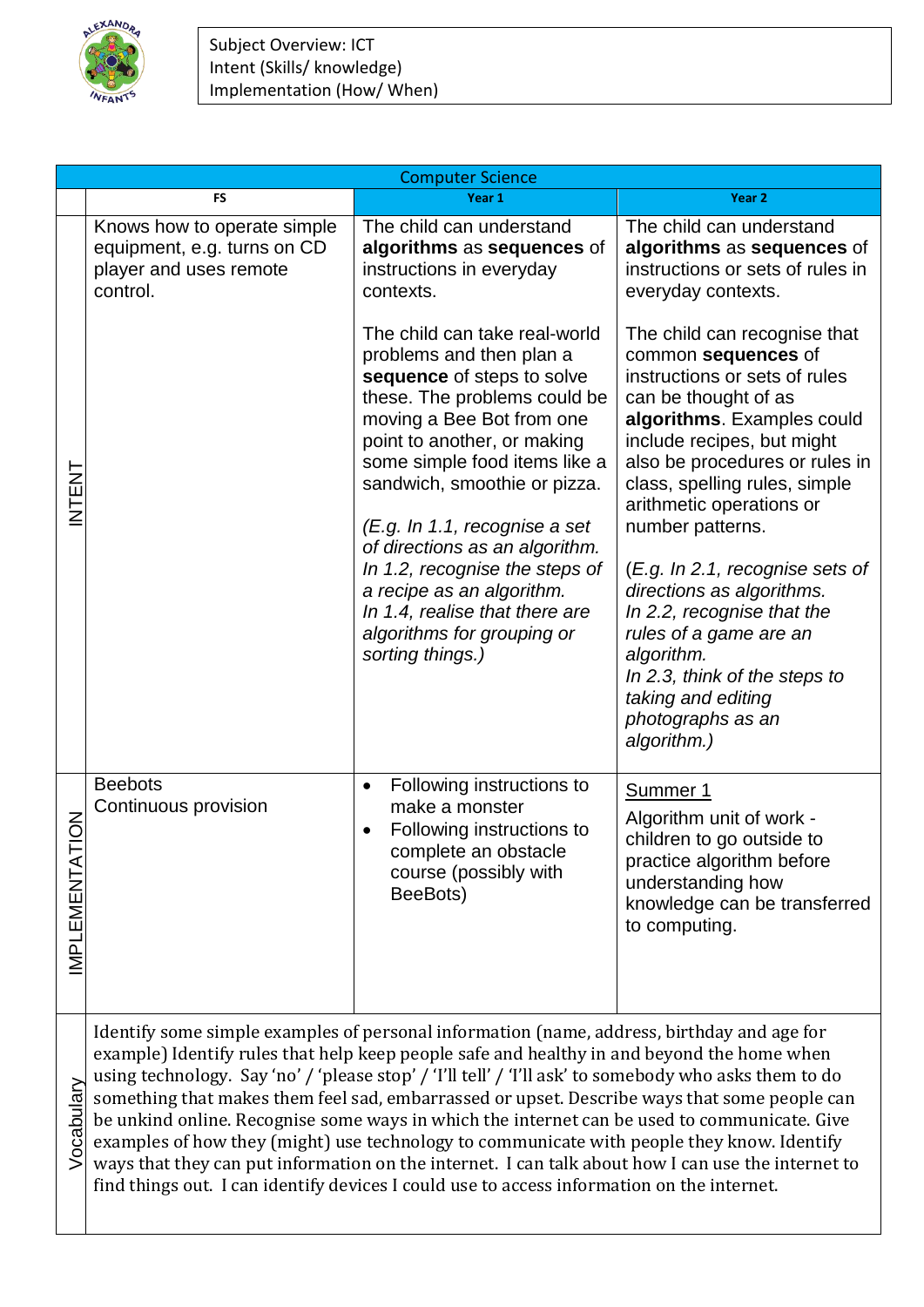

|       | <b>Information Technology</b>                                                                                                                                                                                                                                                                   |                                                                                                                                                                                                                                                                                                                                                                                                                                                                                                                                                                                                                                                                                                                                                                                                                                                                                          |                                                                                                                                                                                                                                                                                                                                                                                                                                                                                                                                                                                                                                                                                                                                                                                                                                                                                                                                                                                                                                                     |
|-------|-------------------------------------------------------------------------------------------------------------------------------------------------------------------------------------------------------------------------------------------------------------------------------------------------|------------------------------------------------------------------------------------------------------------------------------------------------------------------------------------------------------------------------------------------------------------------------------------------------------------------------------------------------------------------------------------------------------------------------------------------------------------------------------------------------------------------------------------------------------------------------------------------------------------------------------------------------------------------------------------------------------------------------------------------------------------------------------------------------------------------------------------------------------------------------------------------|-----------------------------------------------------------------------------------------------------------------------------------------------------------------------------------------------------------------------------------------------------------------------------------------------------------------------------------------------------------------------------------------------------------------------------------------------------------------------------------------------------------------------------------------------------------------------------------------------------------------------------------------------------------------------------------------------------------------------------------------------------------------------------------------------------------------------------------------------------------------------------------------------------------------------------------------------------------------------------------------------------------------------------------------------------|
|       | <b>FS</b>                                                                                                                                                                                                                                                                                       | Year 1                                                                                                                                                                                                                                                                                                                                                                                                                                                                                                                                                                                                                                                                                                                                                                                                                                                                                   | <b>Year 2</b>                                                                                                                                                                                                                                                                                                                                                                                                                                                                                                                                                                                                                                                                                                                                                                                                                                                                                                                                                                                                                                       |
| NTENT | Shows an interest in<br>technological toys with knobs<br>or pulleys, or real objects.<br>Shows skill in making toys<br>work by pressing parts or<br>lifting flaps to achieve effects<br>such as sound, movements or<br>new images.<br>Knows that information can be<br>retrieved from computers | The child can use digital<br>technology to store and<br>retrieve content.<br>The child can use a range of<br>digital technologies to store<br>and access digital content.<br>These might include laptop<br>computers, tablets,<br>smartphones, digital<br>cameras, video cameras and<br>audio recorders. Projects<br>might include videoing one<br>another cooking, developing<br>an e-book or an audio book,<br>creating a greetings card.<br>(E.g. In 1.2, film and upload a<br>child cooking.<br>In 1.3, open the e-book,<br>import illustrations, add them<br>to the e-book and save their<br>work.<br>In 1.4, retrieve previous work,<br>import further illustrations and<br>save their work.<br>In 1.5, open the template,<br>record audio, import it to the<br>computer and save their<br>work.<br>In 1.6, open the card<br>template, find images online<br>and save their work.) | The child can store, organise<br>and retrieve content on<br>digital devices for a given<br>purpose.<br>With a given purpose, the<br>child can use a range of<br>digital technologies to<br>retrieve, organise and store<br>digital content. Technologies<br>will typically include laptop<br>computers, tablets and<br>smartphones with access to<br>the internet, but the child<br>might also be expected to<br>use digital cameras, video<br>cameras and audio recorders<br>(or the equivalent apps on a<br>tablet or smartphone).<br>Projects might include digital<br>photography, searching for<br>images online and creating<br>image-based presentation<br>slides.<br>(E.g. In 2.3, review, reject<br>and rate the photographs<br>they have taken.<br>In 2.4, find useful information<br>on websites.<br>In 2.5, save and retrieve their<br>presentations; add images or<br>other media as appropriate.<br>In 2.6, use questions to sort<br>and classify objects; take,<br>upload and organise<br>photographs; add information<br>to a map.) |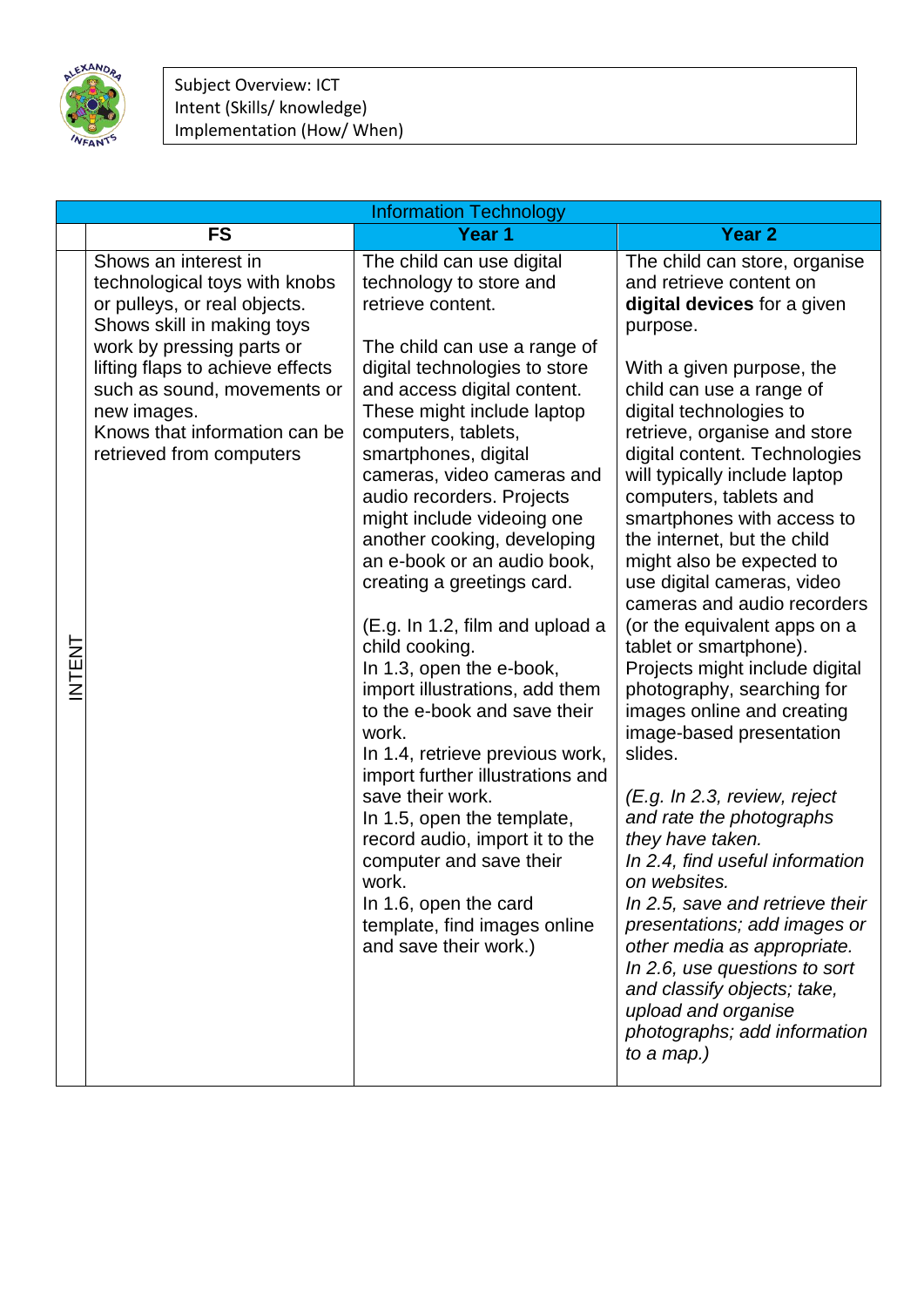| MPLEMENTATION | In Provision children have<br>access to different technology<br>toys and shown how to use<br>them appropriately. | Use of IPads for research<br>$\bullet$<br>across the curriculum<br>Recording videos for floor<br>books, using IPads, across<br>the curriculum | Autumn 1<br>Children produced posters<br>linked to Topic work on<br>Purple mash system.<br>Spring 1<br>Using technology safely to<br>search online using search<br>engines and laptops.<br>Summer 2<br>Digital photography unit -<br>linked to Art. Children to use<br>iPads and a range of<br>software. |
|---------------|------------------------------------------------------------------------------------------------------------------|-----------------------------------------------------------------------------------------------------------------------------------------------|----------------------------------------------------------------------------------------------------------------------------------------------------------------------------------------------------------------------------------------------------------------------------------------------------------|
| $\geq$        | Online Safety Log in, Username, password, Log out, Save, E-Book, Font, File, Sound Effect, Display               |                                                                                                                                               |                                                                                                                                                                                                                                                                                                          |
| Vocabula      | Boar Coding, Action, Button, Character, Coding, Command, Debug/ Debugging, Input, Object                         |                                                                                                                                               |                                                                                                                                                                                                                                                                                                          |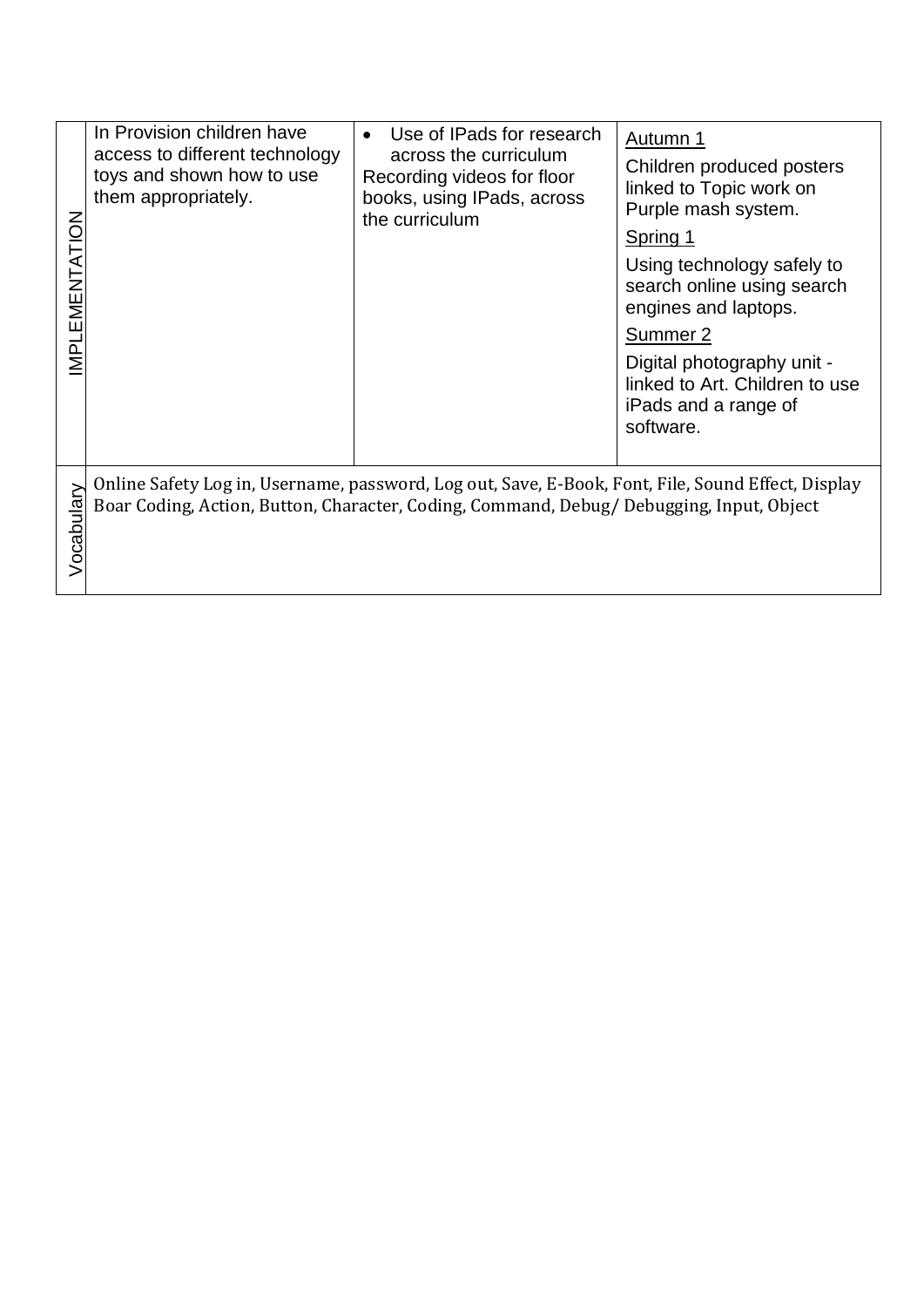

## Subject Overview: ICT Intent (Skills/ knowledge) Implementation (How/ When)

|               | <b>Digital Literacy</b>                                                                                                                                                                                                                                                      |                                                                                                                                                                                                                                                                                                                                                                                       |                                                                                                                                                                                                                                                                                                                                                                                                                                      |
|---------------|------------------------------------------------------------------------------------------------------------------------------------------------------------------------------------------------------------------------------------------------------------------------------|---------------------------------------------------------------------------------------------------------------------------------------------------------------------------------------------------------------------------------------------------------------------------------------------------------------------------------------------------------------------------------------|--------------------------------------------------------------------------------------------------------------------------------------------------------------------------------------------------------------------------------------------------------------------------------------------------------------------------------------------------------------------------------------------------------------------------------------|
|               | <b>FS</b>                                                                                                                                                                                                                                                                    | Year 1                                                                                                                                                                                                                                                                                                                                                                                | Year <sub>2</sub>                                                                                                                                                                                                                                                                                                                                                                                                                    |
|               | Children recognise that a<br>range of technology is used in<br>places such as homes and<br>schools.<br>They select and use<br>technology for particular<br>purposes.<br>Completes a simple program<br>on a computer.<br>Interacts with age-appropriate<br>computer software. | The child can keep<br>themselves safe while using<br>digital technology.<br>The child can understand that<br>they need to keep safe when<br>using digital technology. E.g.<br>They should know to use<br>filtered Safe Search when<br>looking for images on the<br>web and that they should<br>close the lid of a laptop (or<br>similar action) if they find<br>inappropriate images. | The child can keep safe and<br>show respect to others while<br>using digital technology.<br>The child should know that<br>they need to keep<br>themselves safe when using<br>digital technology. E.g. They<br>should know to use filtered<br>Safe Search when looking for<br>images on the web and that<br>they should close the lid of a<br>laptop (or similar action) if<br>they find inappropriate<br>images. They should know to |
| <b>INTENT</b> |                                                                                                                                                                                                                                                                              | (E.g. In 1.3, 1.4 and 1.6,<br>close the laptop lid (or<br>similar) and tell a teacher if<br>they find inappropriate<br>images.)                                                                                                                                                                                                                                                       | respect others' rights,<br>including privacy and<br>intellectual property when<br>using computers, so should<br>not look at someone else's<br>work or copy it without<br>permission and<br>acknowledgement. They<br>should observe age<br>restrictions on computer<br>games.<br>(E.g. In 2.2, observe age                                                                                                                            |
|               |                                                                                                                                                                                                                                                                              |                                                                                                                                                                                                                                                                                                                                                                                       | restrictions when playing<br>games out of school.<br>In 2.3, ask before taking<br>photos of others.<br>In 2.4, know what to do if they<br>encounter inappropriate<br>content; acknowledge the<br>source of information they<br>use.<br>In 2.5, check that it is safe to<br>open files attached to emails<br>and to respond to emails.<br>In 2.6, know not to post<br>images with metadata to the<br>open web.)                       |